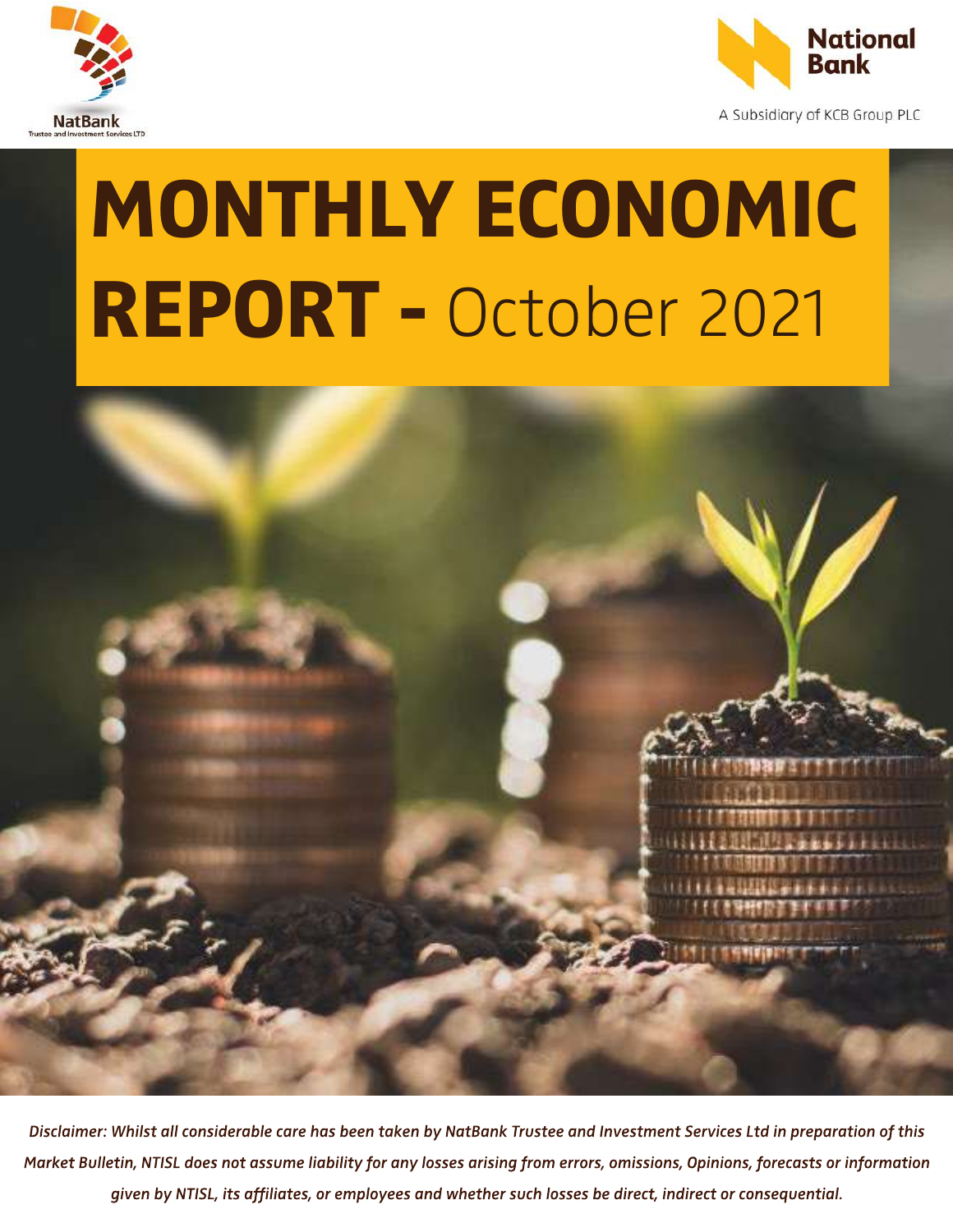#### MACROECONOMIC HIGHLIGHTS

# Inflation:

Annual inflation for the month of October declined to 6.45%, from 6.91% recorded in September, being the first decline since April 2021. This was mainly driven by increases in prices of commodities under: food and non-alcoholic beverages (10.60%); transport (8.15%); and housing, water, electricity, gas and other fuels (5.80%) between October 2020 and October 2021.

Month on month inflation came in at 0.51%, driven by a 1.11% increase in food & non-alcoholic beverages, coupled with a 0.67% increase in housing, water, electricity, gas and other fuels. Notably, the transport index was the only decliner month on month, declining by 0.35%, attributable to a drop in the price of petrol and diesel, which went down by 3.69% and 4.29%, respectively between September and October 2021.



*Inflation Outlook: Inflation is expected to remain elevated in the short term on account of increased food prices due to the erratic weather conditions and increased global fuel prices.* 

#### Currency Performance:

The Kenya Shilling depreciated by 0.66% against the US Dollar in October to close the month at Kshs 111.21, from Kshs 110.49 recorded at the end of September 2021, mainly attributable to increased dollar demand from energy and merchandise importers. On a YTD basis, the shilling has depreciated by 1.87% and 3.07% against the US dollar and Pound Sterling, respectively. It has however appreciated by 3.60% against the Euro.

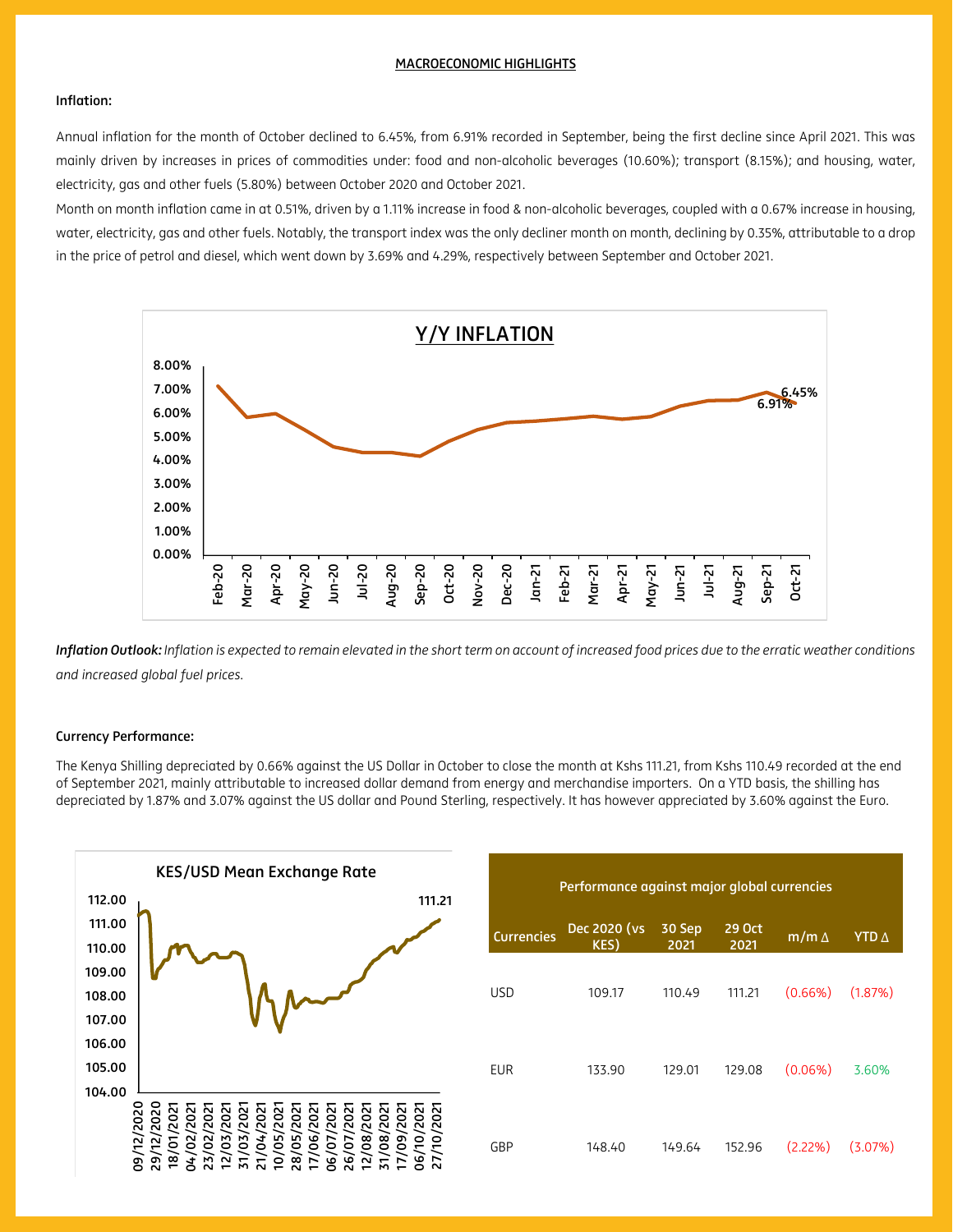*Currency Outlook: Kenya's current account has proven resilient notwithstanding the COVID 19 shock, improving to a deficit of Kshs.491.7 bn in 2020 from a deficit of Kshs.539.2 bn recorded in 2019. Exports of goods have remained strong, growing by 11.5% in the period January to August 2021 compared to a similar period in 2020. Receipts from tourism and transport services have also improved due to easing of travel restrictions, while remittances have remained robust rising by 18.8% y/y to USD 309.8 mn in September 2021. Pressure on the currency is however expected to remain, attributable to the high oil imports bill following the continued rise in global crude oil prices on the back of supply constraints at a time when demand is picking up due to easing of COVID-19 restrictions and as economies continue to reopen.*

# FIXED INCOME HIGHLIGHTS

During the month of October, T-bills recorded an undersubscription, with the overall subscription rate coming in at 57.9%, down from 67.3% recorded in September 2021, mainly attributable to the tightened liquidity in the money market. The 91-day, 182-day and 364-day T-bills closed the month at yields of 7.0%, 7.4% and 8.1%, respectively.

In the Primary Bond Market, the government re-opened three bonds namely; FXD1/2013/15, FXD1/2019/15 and FXD1/2021/25, which recorded an overall a subscription rate of 92.5%. The government sought to raise Kshs 60.0 bn for budgetary support, received bids worth Kshs 55.5 bn and accepted bids worth Kshs 52.0 bn, translating to an acceptance rate of 93.8%. The longer-tenure issue i.e. FXD1/2021/25, received more interest from the market, with total bids coming in at Kshs 28.7 bn, representing 51.7% of the total bids received from the entire issue.

The coupons for the three bonds were; 11.3%, 12.3% and 13.9%, and the weighted average yield rates during the issue were**;** 11.9%, 12.8% and 13.8%, for FXD1/2013/15, FXD1/2019/15 and FXD1/2021/25, respectively.

The yield curve on the other hand recorded an upward readjustment in the short and tail end, during the month of October which saw the FTSE NSE bond index declining by 0.1%, to close the month at Kshs 96.7, bringing the YTD performance to a decline of 1.3%. The secondary bond turnover edged down by 44.5% to Kshs 63.6 bn, from Kshs 114.7 bn recorded in September.



| <b>Tenor</b>  | $31-Dec-$<br>20 | $31 - Aug -$<br>21 | 30-Sep-<br>21 | <b>YTD</b> $\Delta$<br>(%<br>Points) | $m/m \Delta$<br>(%<br>Points) |
|---------------|-----------------|--------------------|---------------|--------------------------------------|-------------------------------|
| $91 -$<br>day | 6.9%            | 6.9%               | 7.0%          | 0.1%                                 | 0.1%                          |
| 1yr           | 8.3%            | 7.9%               | 8.5%          | 0.1%                                 | 0.6%                          |
| 2Yr           | 9.3%            | 9.5%               | 9.6%          | 0.2%                                 | 0.1%                          |
| 5Yr           | 10.5%           | 10.9%              | 11.0%         | 0.5%                                 | 0.1%                          |
| 10Yr          | 11.9%           | 12.3%              | 12.3%         | 0.5%                                 | 0.0%                          |
| 15Yr          | 12.8%           | 12.9%              | 13.0%         | 0.1%                                 | 0.1%                          |
| 20Yr          | 13.2%           | 13.3%              | 13.5%         | 0.3%                                 | 0.2%                          |
| 23Yr          | 13.3%           | 13.4%              | 13.6%         | 0.3%                                 | 0.1%                          |
| 25Yr          |                 | 13.5%              | 13.7%         |                                      | 0.2%                          |

*Fixed Income Outlook: There has been a notable Improvement in revenue collections in the current financial year. Revenue collections overshot the government's prorated estimates in the first three months of the FY 2021/2022, by 4.04% to close at Kshs 463.50 bn. Despite this, rising expenditure pressures consistent with the government's efforts to stimulate growth, coupled with debt service requirements could sustain wide deficits and as such we expect Interest rates to continue picking up as debt pressure builds following increased fiscal needs in the medium-term.*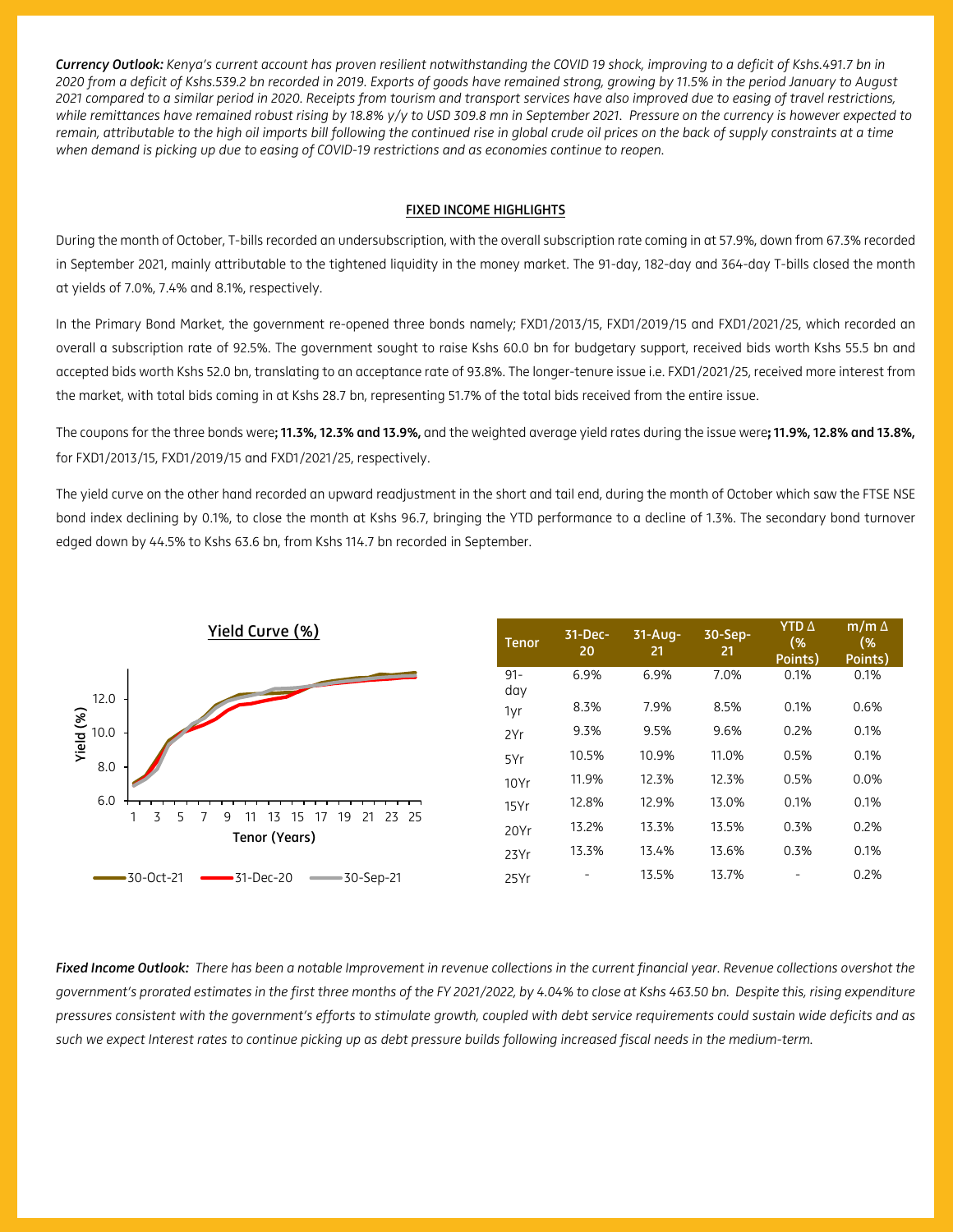### EQUITIES MARKET PERFORMANCE

The equities market was on a downward trajectory in October, which saw the NSE 20, NSE 25, and NASI declining by 3.44%, 1.61% and 0.20%, respectively. The equities market performance was driven by declines recorded by banking counters such as NCBA, Co-operative Bank, KCB and Diamond Trust Bank of 7.31%, 6.37%, 5.99% and 5.62%, respectively.

Equities turnover rose by 1.29% in October to Kshs 10.27 bn, from Kshs 10.14 bn recorded in September 2021. Foreign investors remained net sellers with a net selling position of Kshs 1.0 bn from a net selling position of Kshs 1.3 bn in September.

| Indicator        | 30-Sep -2021   | 29-Oct-2021    | % $\Delta$ |
|------------------|----------------|----------------|------------|
| <b>NASI</b>      | 178.31         | 177.96         | $(0.20\%)$ |
| <b>NSE-20</b>    | 2,031.17       | 1,961.33       | (3.44%)    |
| <b>NSE-25</b>    | 3,914.52       | 3,851.67       | (1.61%)    |
| Mkt cap, KES Bn  | 2,778.647      | 2,777.066      | $(0.06\%)$ |
| Shares traded    | 312,968,600    | 263,857,600    | (15.69%)   |
| Equities TO, KES | 10,140,352,872 | 10,271,431,616 | 1.29%      |

|                             | <b>Top Gainers</b> |                          |            |                           | <b>Top Losers</b>  |             |            |
|-----------------------------|--------------------|--------------------------|------------|---------------------------|--------------------|-------------|------------|
| Security                    |                    | 30-Sep -2021 29-Oct-2021 | % $\Delta$ | Security                  | $30-Sep -$<br>2021 | 29-Oct-2021 | $% \Delta$ |
| Crown Paints Kenya Plc      | 27.15              | 32.00                    | 17.86%     | Nairobi Business Ventures | 6.84               | 5.04        | (26.32%)   |
| Limuru Tea Plc              | 300.00             | 330.00                   | 10.00%     | East African Cables       | 1.53               | 1.28        | (16.34%)   |
| Olympia Capital Holdings    | 1.88               | 2.00                     | 6.38%      | CIC Insurance Group Ltd   | 2.98               | 2.56        | (14.09%)   |
| Car and General             | 34.00              | 36.00                    | 5.88%      | Eveready East Africa      | 1.16               | 0.00        | (13.79%)   |
| TPS Eastern Africa (Serena) | 15.35              | 16.00                    | 4.23%      | Nation Media Group Plc    | 23.05              | 20.70       | (11.35%)   |

*Equities Outlook: We expect the broad-based improvement in stock prices during the year to slow in the near to medium term as we approach the election year linked to profit-taking. Nevertheless, the government's vaccination program and the continued relaxation of lockdown measures could further boost private sector performance as well as investor sentiment providing support to the market. Pockets of value however exist in several counters currently trading at discounts to their intrinsic value and median sector multiples despite exhibiting strong earnings growth.*